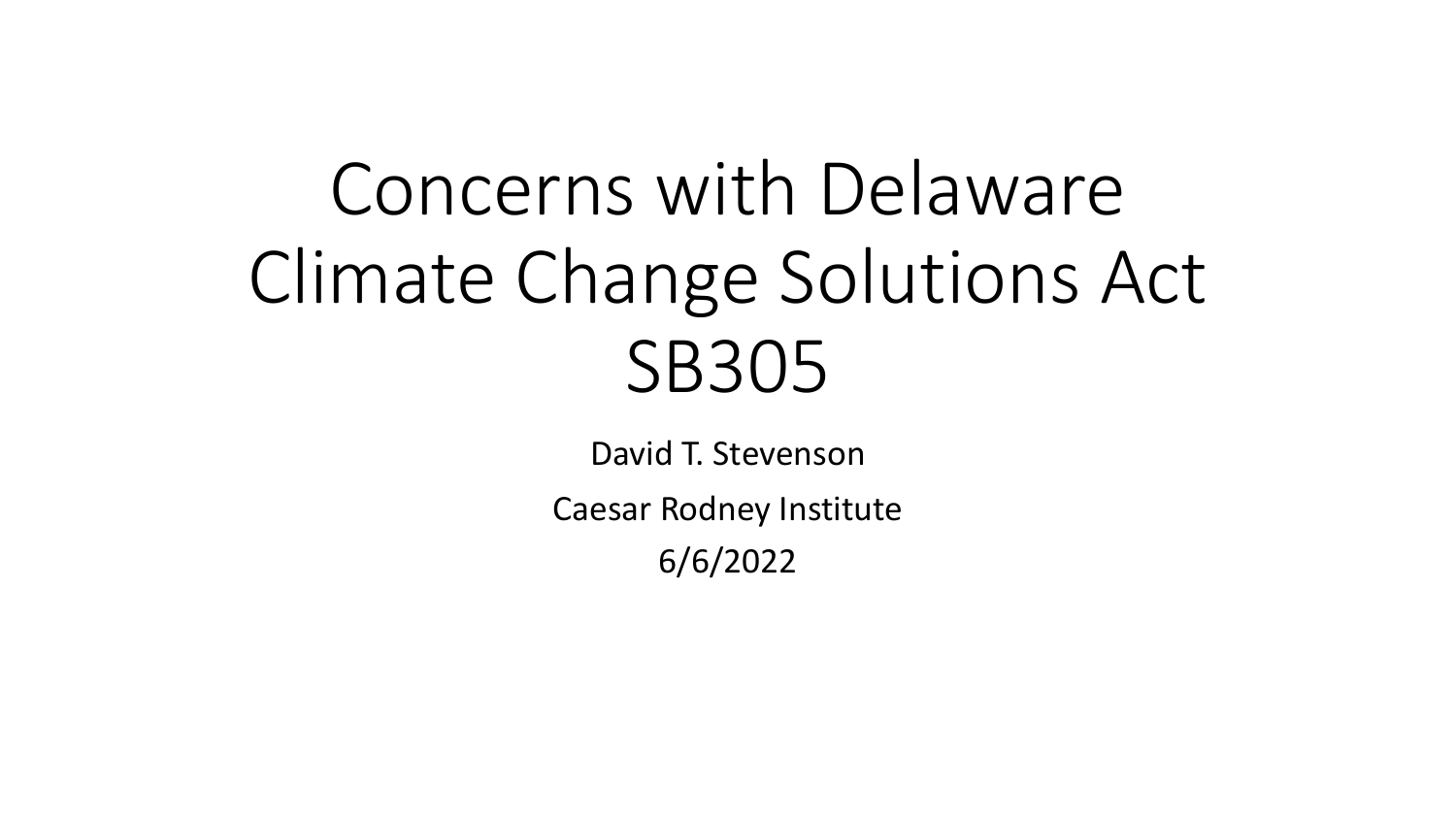# DNREC could usurp legislative authority

- The bill **establishes mandated carbon dioxide reduction targets for the first time** as 26-28% by 2025, 50% by 2030, and 90% by 2050 from 2005. After 15 years emissions are only down about 15%. Are the bills goals realistic?
- It **establishes DNREC's authority to create a Climate Action Plan for the first time** even though DNREC already published one on Nov. 2021. "*The State shall implement programs necessary to achieve the 2030 Target and the 2050 Target of economy wide gross greenhouse gas emission reductions*"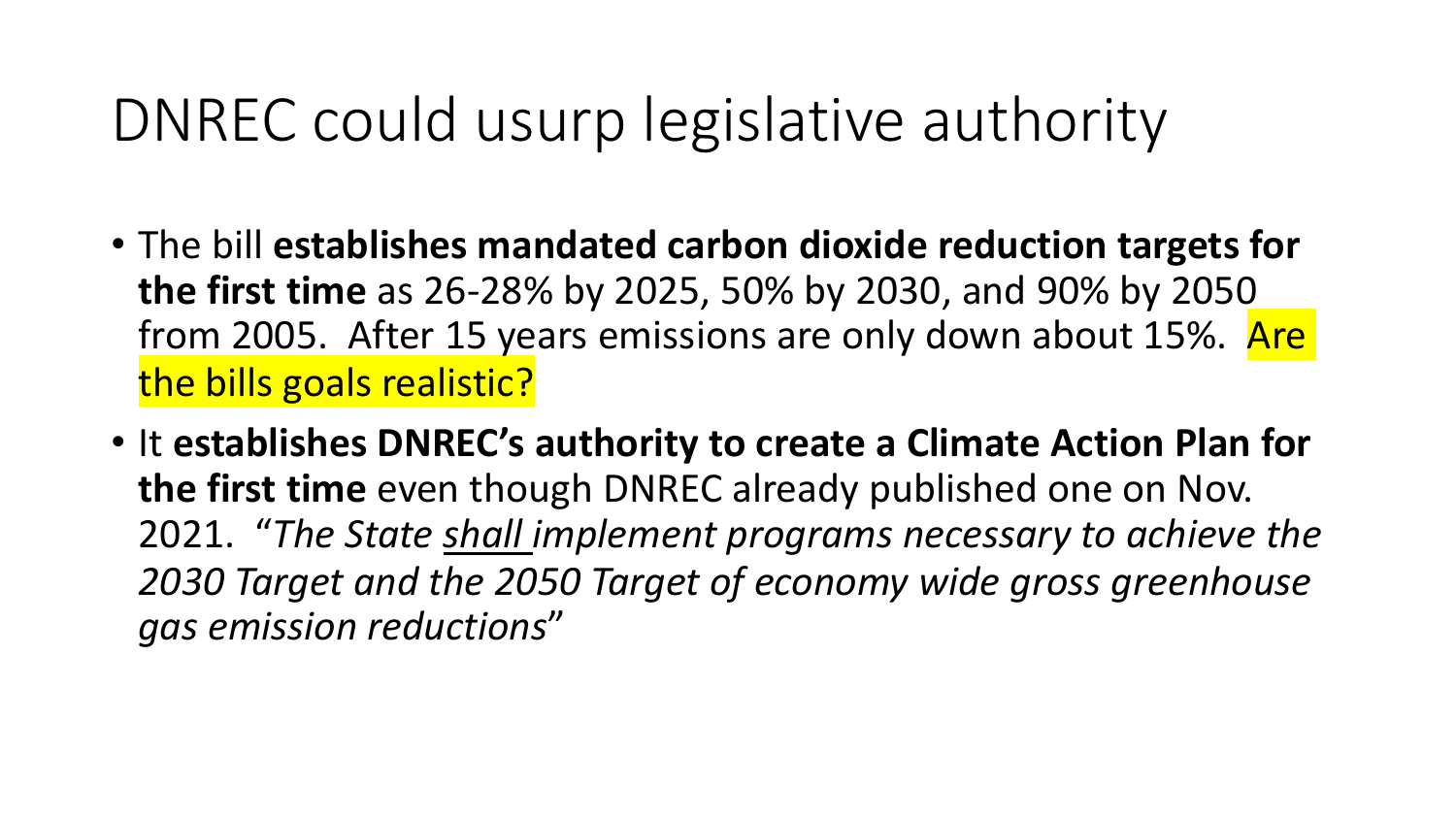### SB305 needs a fiscal note

- *"All State agencies shall provide reasonable assistance to the Department in the compilation of data or other information that the Department determines is necessary to update the Climate Action Plan." and "All State agencies shall, wherever applicable, incorporate the State's greenhouse gas emissions reduction targets into the promulgation and amendment of regulations." and "The State shall periodically update its Climate Action Plan, originally issued in November 2021"*
- All this requires extra work for state agencies adding cost which requires a fiscal note for SB305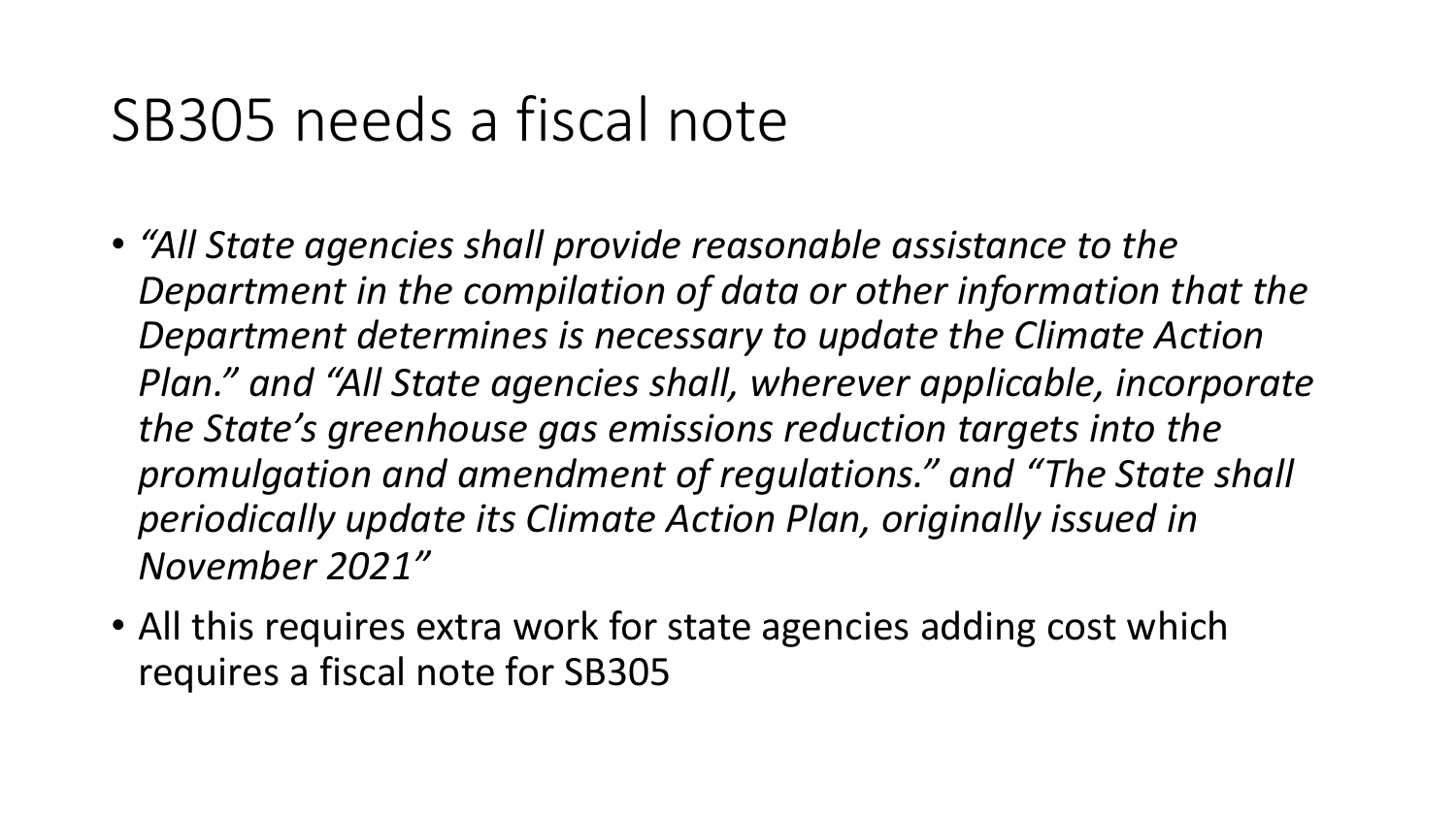#### Just three action steps have major im

- Only electric vehicles allowed to be sold by Delaw Currently there is a \$15,000 premium cost/vehicle move to other states
- Only electricity generated by wind and solar allow forward. This will likely result in unreliable power \$650/year higher electric rates, and all existing De close
- Only electricity use allowed for home heating, hot Delaware by 2035. The likely results are higher co of preferred gas cooking, and the possible closure gas suppliers
- Link for sources: https://www.caesarrodney.org/C<br>Climate-Change-Solution-Act-has-major-problems.
- Don't such major changes need legislative input?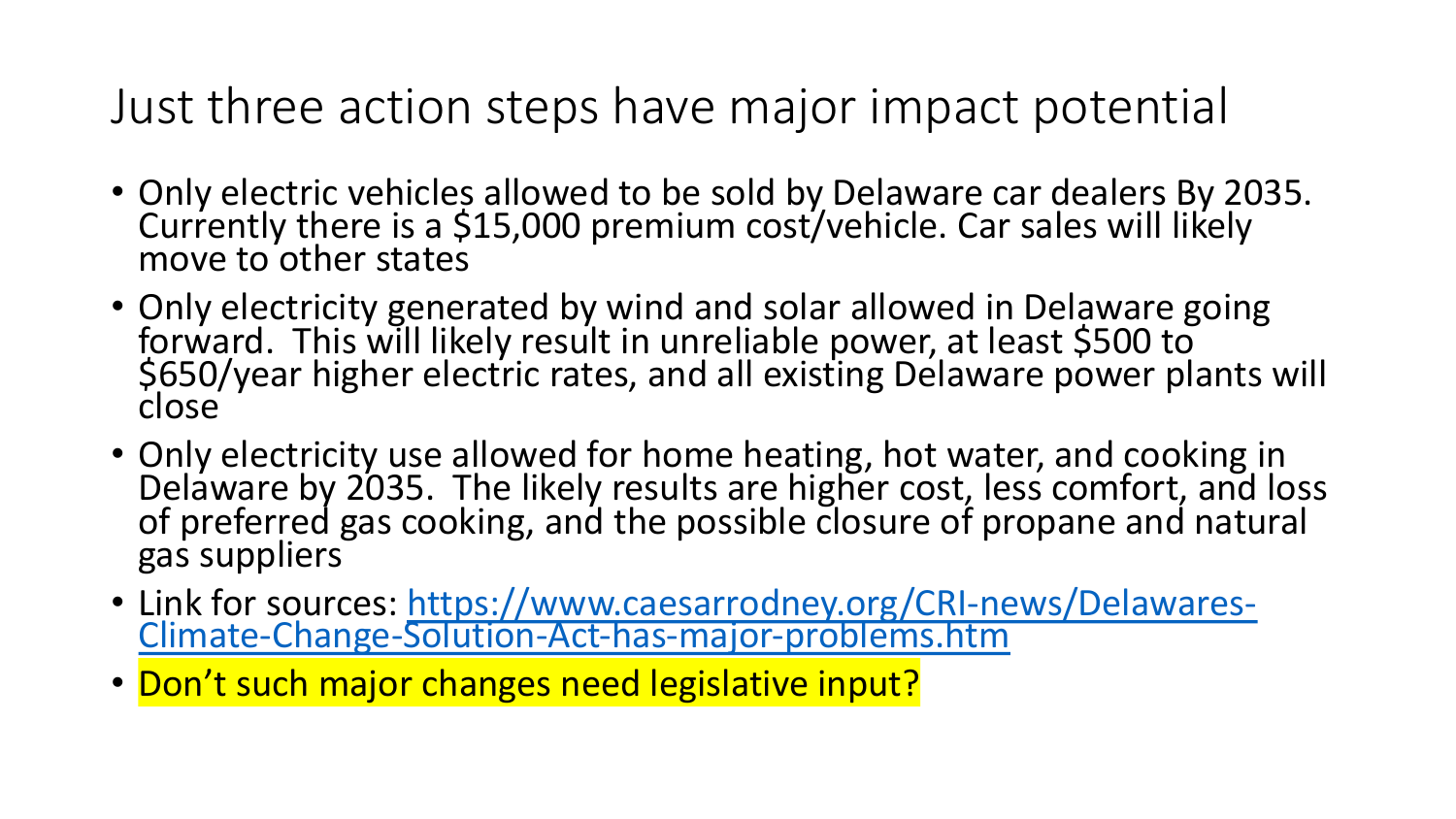# Urgency for bill passage questioned

- The first Climate Action Plan was completed in Nov. 2021 and the next is due Dec. 2025
- The information in SB305 was available to write the bill anytime after Nov. 2021,why wasn't SB305 introduced earlier?
- Why is this bill now so urgent?
- SB305 supporters claim the bill is urgent because climate change is a crisis, but can DNREC demonstrate any action that cannot be carried out if the bill was considered next year instead of being rushed this year?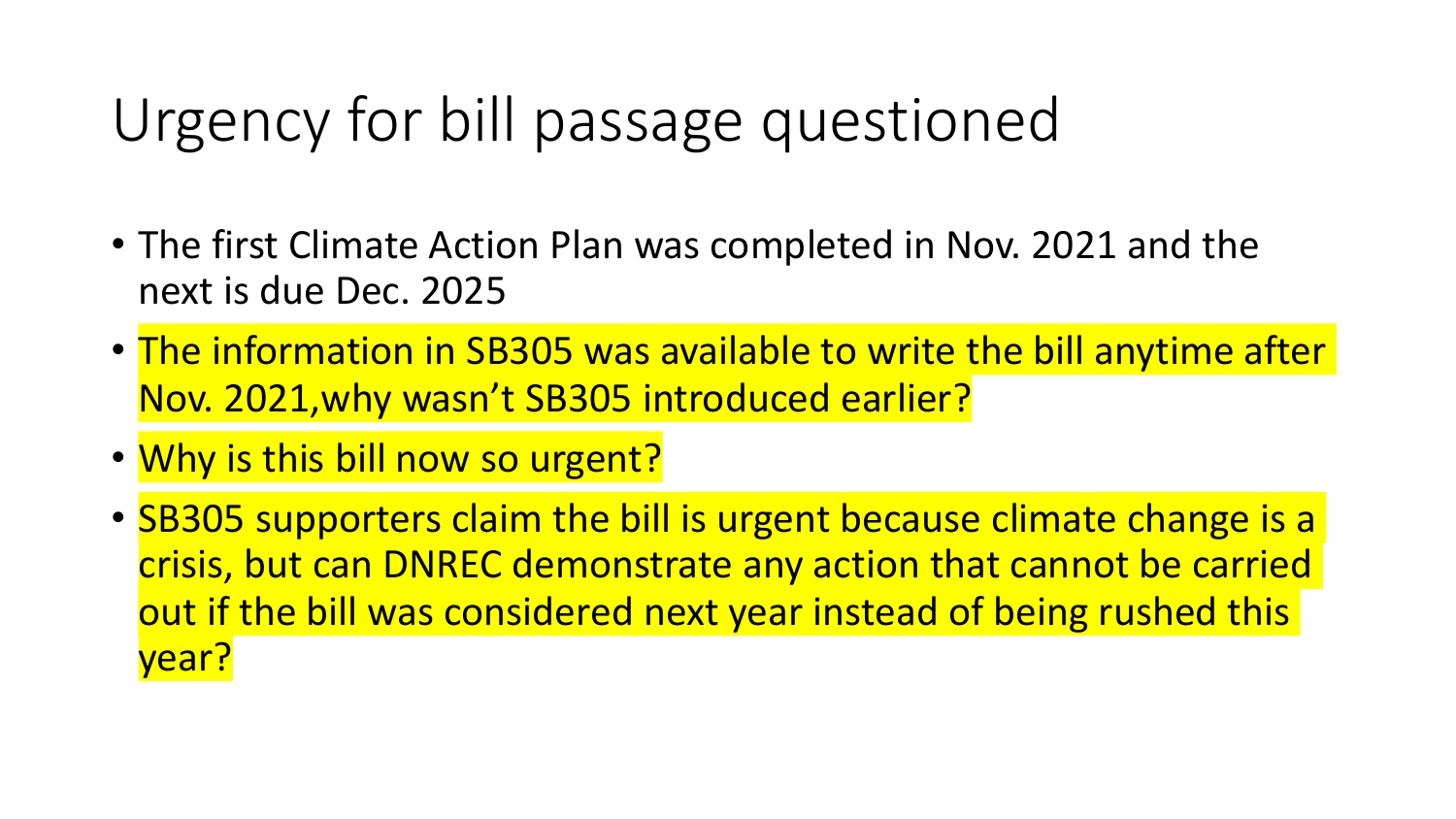### Sea Level Rise

- SB305 accurately states Sea level has risen one foot at the Lewes tide gauge, but leaves out about half the rise is due to land subsidence
- Global tide gauge date from 1880, and satellite data from 1990 is shown on the next slide. Sea level rise has been rising at about 10 inches per century since 1945 while atmospheric CO2 has increased 50%.
- Based on history we can expect another 8" of sea level rise by 2100. The Climate Action Plan shows sea level rising 18 to 60 inches.
- As the greatest concern for Delaware, we need to debate this issue further